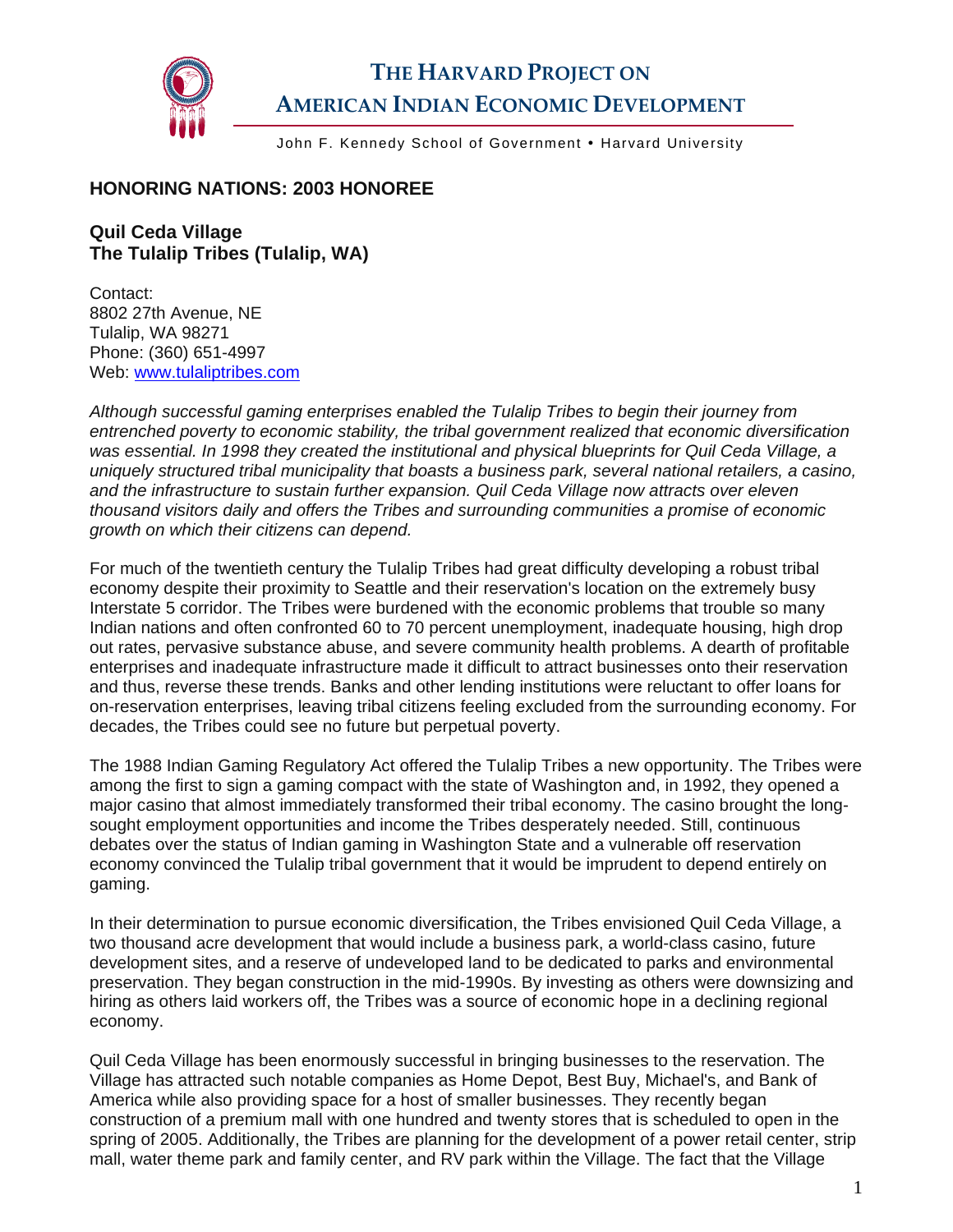already attracts eleven thousand visitors each weekday and nearly fifteen thousand on weekends demonstrates the long-term sustainability of its attractions and location.

The success of Quil Ceda Village is improving the lives of Tulalip and non-Tulalip citizens. The Village, its anchor stores, its small businesses, and its casino employ two thousand individuals, many of whom are Tulalip citizens. Upon full development, the Village is projected to employ close to eight thousand people. Whereas the Tribes' unemployment rate hovered between 60 and 70 percent ten years ago, it is now down to 25 percent and continues to decline. This increase in employment has resulted in a reduction in welfare dependency and an even more exciting explosion of tribal entrepreneurs. Last year, twenty-one tribal businesses were expanded and twenty-eight new ventures were undertaken. The Village is now home to the Marysville/Tulalip Chamber of Commerce, the first tribal/non-tribal chamber partnership in the United States. Currently 18 percent of the Chamber's membership is Indian. The Tribes fully intend to build upon the Village's successes by making further investments in small business development among tribal citizens.

Still, Quil Ceda Village's success in economic diversification is not its only triumph. Although the Tulalip Tribes initially conceived of the Village as a business park, their adoption of an organizational form unheard of in Indian Country turned the Village into much more. In fact, Quil Ceda Village is a model that is generating great interest because of its unique economic advantages. The Tulalip Tribes enacted legislation designating the Village as a political subdivision of the Tribes. Under this legislation and the rules of the US Department of the Interior, Quil Ceda Village became a municipality. In 2001, the BIA approved the Village's status as a municipality and the IRS approved its status as a political subdivision of the Tulalip tribal government under the Indian Tribal Government Tax Status Act of 1982, making it the first tribal political subdivision under this Act in the US. Now, the Village a federal city like Washington, DC, functions like any other municipality. It is governed by a village council that enacts local ordinances and legislation, develops and approves the Village budget, and sets policies. This council appoints a manager who oversees the Village's daily operations. Together the Village and the Tribes provide Village businesses with services and infrastructure including the construction and maintenance of roads; water and sewer systems; fiber optic lines; parks and recreation; planning, permitting, and monitoring services; police and fire services; and emergency services. The Village's four million dollar operating budget is derived from lease income (\$1 million), water and sewer fees (\$300,000), tribal taxes (\$800,000), and tribal funds (\$1.9 million).

As the first tribal city of its kind, Quil Ceda Village is a path-breaking model of tribal economic development. Several of its strengths deserve particular attention. First, because Quil Ceda Village functions as a municipality, it has been remarkably successful in creating an environment that is attractive to businesses. It offers the infrastructure such as roads, water, and sewage that businesses would expect of any city and a familiar municipal structure for those who might not be accustomed to working with tribal governments. As importantly, the Village displays few of the usual reservation hindrances to economic development such as murky zoning policy, inadequate land-use planning, or sluggish business permit processes. The Village's streamlined permitting, zoning, and planning processes allow businesses that have negotiated their place within the Village to begin operations quickly. The Village council is keenly aware that businesses tend to shy away from cumbersome and politicized bureaucracies and prides itself on being lean and efficient.

Second, Quil Ceda Village's status as a municipality has the potential to benefit the Tulalip Tribes far beyond its current economic enhancements by offering a rare opportunity to tax economic development in Indian Country. Throughout Indian Country, tribes suffer economically because of their inability to collect taxes. In general, tribes' ability to collect property or income taxes is limited by their citizens' long-standing poverty while their ability to collect taxes from businesses is clouded by jurisdictional uncertainty. In many places, tribes seeking to collect taxes from businesses are limited to double-taxation, the levying of taxes in addition to, rather than instead of, local taxes. The Tulalip leadership believes the Tribes' unique political relationship with the Village, their role as the sole developer of the Village, and the Village's status as an IRS-recognized federal municipality all support the public policy principle that tribal taxes should displace outsiders' sales levies. The tribal government designed Quil Ceda Village as a political subdivision of the Tulalip Tribes, a designation